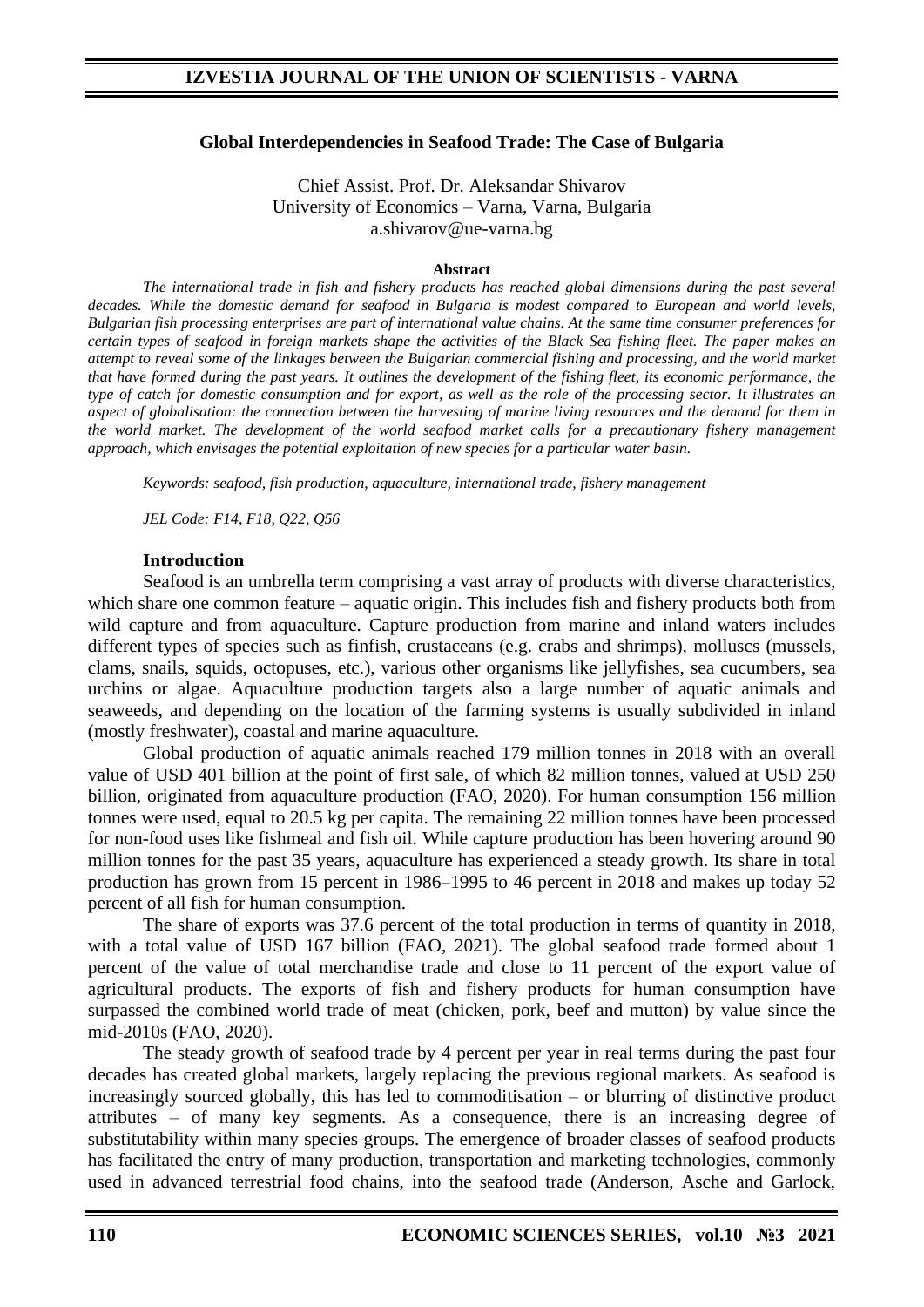2018). Developments in freezing technology, which allow many product forms to be frozen twice, have also affected the seafood industry. Processing clusters located away from the regions where the fish is caught have emerged. They are based on competitive advantages and characterised with growing trade flows to and from them. The concentration of processing activities has additionally contributed to the commoditisation of seafood products.

Bulgarian seafood production and trade are very small compared to world or even European scales, yet they are thoroughly affected by the global trends in the sector. Thus, their development serves as a localised case study about the driving forces of the seafood market. The pressure of market forces on the local ecosystems and the need for sound fishery management policies also have many parallels around the world.

### **1. Seafood production**

The production of seafood is usually represented as consisting of two major subsectors: capture fisheries and aquaculture. Both types of production have marine and freshwater components.

Wild catch is targeting around twenty Black Sea species out of a total of 134 fish species and over a dozen of freshwater species from more than 140 species reported in Bulgarian fresh and brackish waters (Stefanov, 2007). Commercial fishing is permitted in the Black Sea and in the Danube River. Following an amendment of the Law on fisheries and aquaculture from August 2012, commercial fishing in inland rivers and lakes – both natural and artificial – is prohibited.

A major marine commercial species is the rapa whelk (*Rapana venosa*) – a predatory sea snail introduced to the Black Sea in the 1940s from the Far East. The average live weight of landings for the period 2008–2020 is 3766 thousand tonnes per year, varying roughly between 2200 and 4800 thousand tonnes during the various years. This forms nearly half of the total Black Sea catch, and the rapa whelk is also a major seafood product for export. Its exploitation in Bulgaria started at the end of the last century, initially through scuba diving and collection by hand, but it soon evolved to bottom trawling by beam trawls.

Among the fish species sprat (*Sprattus sprattus*) is the most important. It forms around two thirds of the total catch of fish in the Bulgarian part of the Black Sea. The landings vary between 2300 and 4600 thousand tonnes during 2008–2020 with a mean value of 3298 thousand tonnes.

An example of a serious transformation of the capture sector, driven by international demand, is the harvesting of clams during the past decade. Under the same commercial name are reported bivalve molluscs like wedge clam or tellina (*Donax trunculus*), striped venus clam or vongola (*Chamelea gallina*), sand gaper (*Mya arenaria*) as well as the invasive ark clam (*Anadara kagoshimensis*). The clams inhabit coastal sea bottom sands at a depth from 0.5 to 15–20 m along the Bulgarian coast (Trayanova, 2015). There has been hardly any traditional harvesting of clams as there is no local consumption of these molluscs. The catch started from under one tonne in 2012 and grew in an explosive manner to 820 tonnes in 2017, with a subsequent decline to 462 tonnes in 2020, probably due to overexploitation of the stocks. The value of clam landings reached 3.4 million euro in the peak year 2017, equivalent to 40 percent of the total value of the annual catch. For comparison the value of the other two species subject to intensive fishing – rapa whelk and sprat – was estimated at 2 and 1.6 million euro.

Data about the catch of the main species of fish and other marine organisms from the Black Sea is presented in Table 1. The data is arranged in descending order according to the average live weight of landings for the period. Other species, not mentioned here, generate multiple times smaller landings compared to the first two positions. In this group are red mullet, bluefish, horse mackerel, anchovy, picked dogfish and turbot. The catch may fluctuate substantially from one year to another, especially for migratory species like anchovy or bonito.

The average catch for 2015–2020 was 8476 tonnes with visible fluctuations for the past two years. The reported peak in 2019 was mostly due to higher harvesting of rapa whelk and sprat,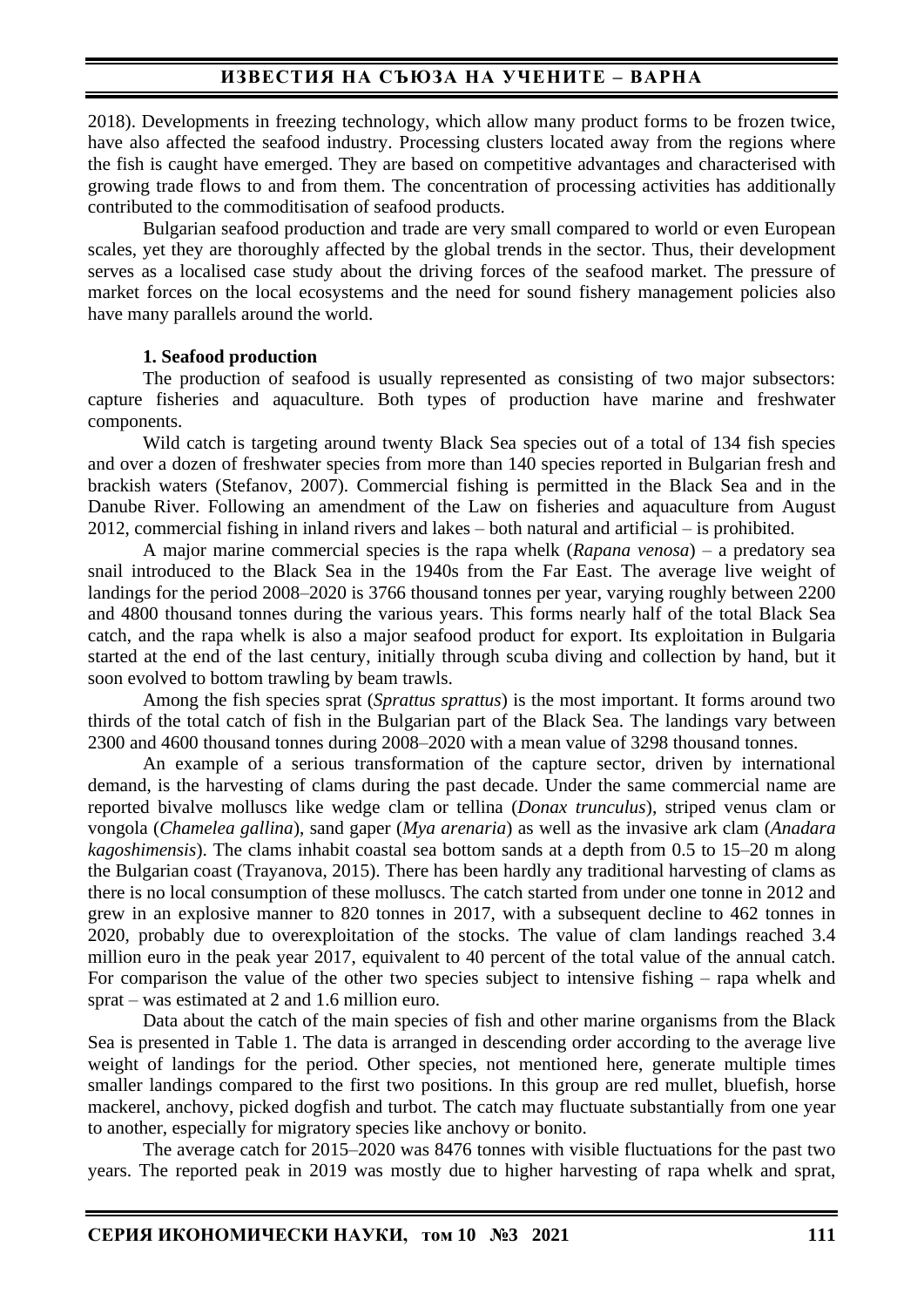# **IZVESTIA JOURNAL OF THE UNION OF SCIENTISTS - VARNA**

while the sharp decrease in 2020 is attributed to suppressed demand and supply chain problems due to the Covid-19 pandemic. The average landings for 2008–2020 are in the same range as for the shorter more recent period, equalling to 8450 tonnes.

|                                                     |       | Live weight, tonnes |                |                |                |                |  |  |  |
|-----------------------------------------------------|-------|---------------------|----------------|----------------|----------------|----------------|--|--|--|
| <b>Species</b>                                      | 2015  | 2016                | 2017           | 2018           | 2019           | 2020           |  |  |  |
| Rapa whelk (Rapana spp.)                            | 4101  | 3435                | 3653           | 3515           | 4222           | 2746           |  |  |  |
| European sprat (Sprattus sprattus)                  | 3297  | 2295                | 3189           | 3188           | 4585           | 1623           |  |  |  |
| Red mullet (Mullus barbatus)                        | 636   | 880                 | 375            | 595            | 554            | 319            |  |  |  |
| Clams                                               | 124   | 581                 | 819            | 601            | 508            | 462            |  |  |  |
| Bluefish (Pomatomus saltatrix)                      | 138   | 712                 | 71             | 261            | 24             | 253            |  |  |  |
| Horse mackerel (Trachurus mediterraneus)            | 87    | 166                 | 153            | 197            | 102            | 109            |  |  |  |
| European anchovy ( <i>Engraulis encrasicholus</i> ) | 12    | 53                  | $\overline{4}$ | 5              | 71             | 422            |  |  |  |
| Piked dogfish (Squalus acanthias)                   | 133   | 83                  | 50             | 10             | 17             | 48             |  |  |  |
| Turbot (Psetta maxima)                              | 43    | 42                  | 42             | 55             | 55             | 62             |  |  |  |
| Gobies (Gobiidae)                                   | 48    | 64                  | 40             | 25             | 31             | 34             |  |  |  |
| Thornback ray (Raja clavata)                        | 43    | 36                  | 49             | 13             | 9              | 17             |  |  |  |
| Mediterranean mussel (Mytilus galloprovincialis)    | 18    | 41                  | 11             | 12             | 26             | 48             |  |  |  |
| Atlantic bonito (Sarda sarda)                       | 8     | 68                  | 13             | 23             | $\overline{4}$ | 32             |  |  |  |
| Silversides (Atherina spp.)                         | 9     | 50                  | 10             | 16             | 9              | $\overline{4}$ |  |  |  |
| Pontic shad (Alosa pontica)                         | 18    | 16                  | 10             | 11             | 26             | 16             |  |  |  |
| Whiting (Merlangius merlangus)                      | 3     | 12                  | 6              | $\overline{2}$ | 14             | 17             |  |  |  |
| Other species                                       | 31    | 22                  | 12             | 15             | 13             | 18             |  |  |  |
| <b>Total, tonnes</b>                                | 8749  | 8557                | 8507           | 8544           | 10269          | 6227           |  |  |  |
| Value of landings, million euro                     | 4.524 | 7.961               | 8.573          | 7.968          | 6.470          | 4.820          |  |  |  |

Table 1. Live weight and value of landings of Black Sea fish and other marine organisms, 2015–2020

Source: STECF, 2021a

The Bulgarian Black Sea fishing fleet consisted of 1830 vessels in 2020. During the year 1233 vessels or around two thirds of all registered ones were active, and the remaining 597 were not engaged in fishing. The active fleet had a combined gross tonnage of 4895 tonnes and engine power of 40404 kW, while its average age was 23 years (STECF, 2021a). The overall trend has been towards reducing the size and capacity of the fleet, a development supported by the EU Common Fisheries Policy. The number of registered vessels diminished by 28 percent over the period 2008– 2020, which led to the same reduction in tonnage and 19 percent decrease in engine power.

The majority of the vessels (91 percent) formed the small-scale fleet, which consists of boats with overall length of up to 12 m, using passive fishing gear and involved mostly in coastal and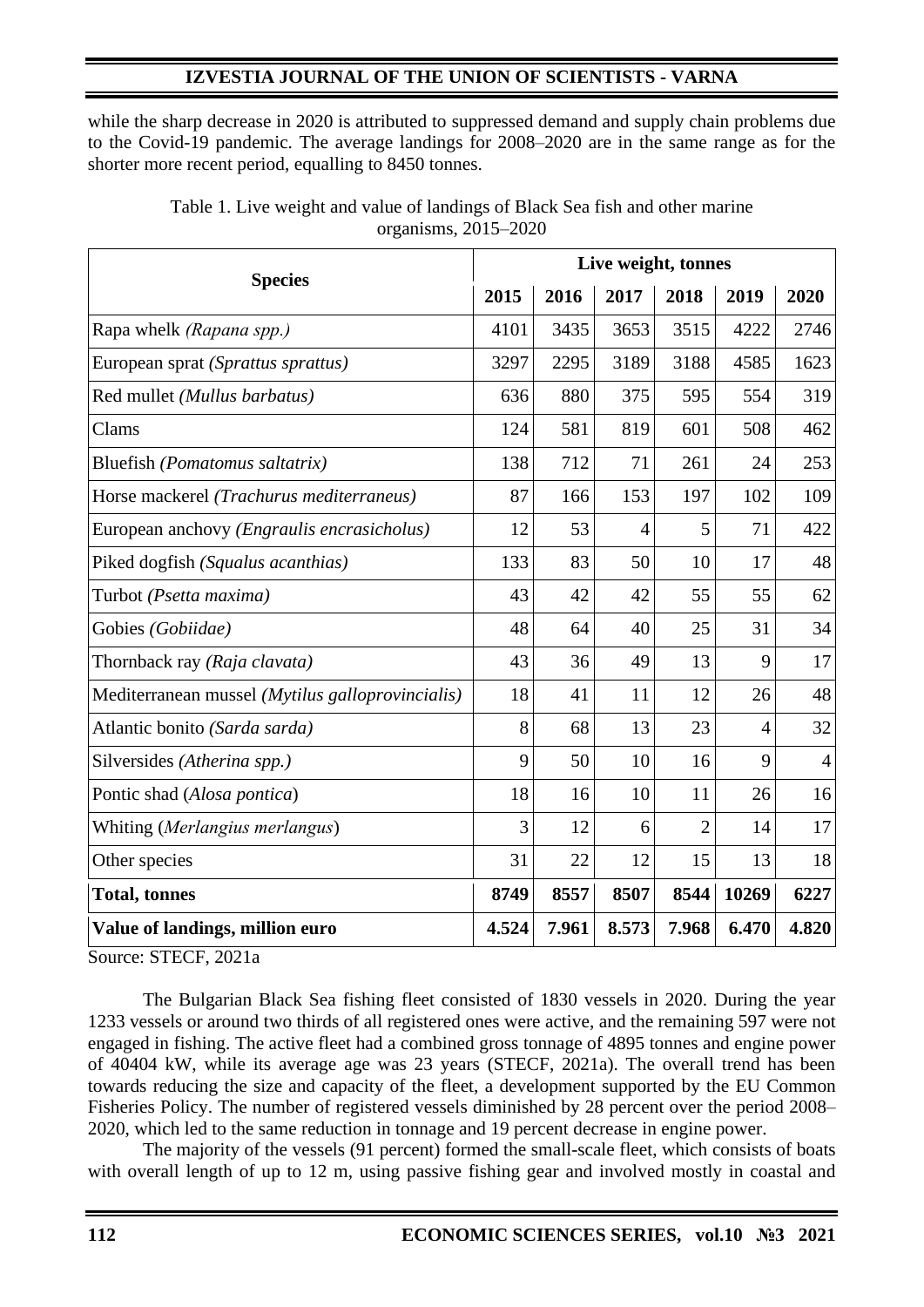seasonal operations. For most people engaged in this type of fishing this is a seasonal occupation and the catch is used either for private consumption or sold in their own restaurant. For some years during the past decade the overall economic performance of the segment is negative and the profitability is generally limited.

The large-scale fleet consisted of 106 vessels targeting different species in the Black Sea. While it comprised only 9 percent of the vessels, this segment was responsible for about three quarters of the total catch – a ratio that is consistent over the past years.

The Black Sea based capture sector employed 1619 people in 2019 corresponding to 938 full-time equivalents (FTEs). This included also unpaid labour – mainly owners of small vessels or their family members who go out fishing only occasionally<sup>1</sup>. There were only three companies with more than five vessels and 93 with two to five vessels, while the remaining nearly 1600 enterprises in the sector had one vessel (STECF, 2021a).

The commercial catch from the Danube River is about two orders of magnitude smaller than that from the Black Sea. The live weight of landings fluctuated between 52 and 136 tonnes during 2007–2020 with an average value of 52 tonnes for the past five years. The most important species by catch weight are common barbel (*Barbus barbus*), common carp (*Cyprinus carpio*), bighead carp (*Aristhichthys nobilis*), wels catfish (*Silurus glanis*) and common bream (*Aristhichthys nobilis*). The Danube capture production is performed only by micro-enterprises with less than nine employees. The number of companies varied between 9 and 18 during 2009–2018, but probably only a small share of them was active (IRA-Strategema, 2020).

The capture production from inland waters varied between 1006 and 1323 tonnes per year during 2007–2012. After the prohibition of commercial fishing in inland rivers and lakes in 2012 all production from these basins is reported as aquaculture. Nevertheless, for some years after the legal change, registered aquaculture producers continued to report freshwater species, which are not subject to fish farming, as bycatch.



Source: MZHG, 2021

<sup>&</sup>lt;sup>1</sup> The occasional character of fishing for many small-scale fishermen is confirmed by the fact that 63 percent of all active vessels spent only between one and ten days at sea during the whole year, and another 15 percent had been between 11 and 20 days at sea in 2019.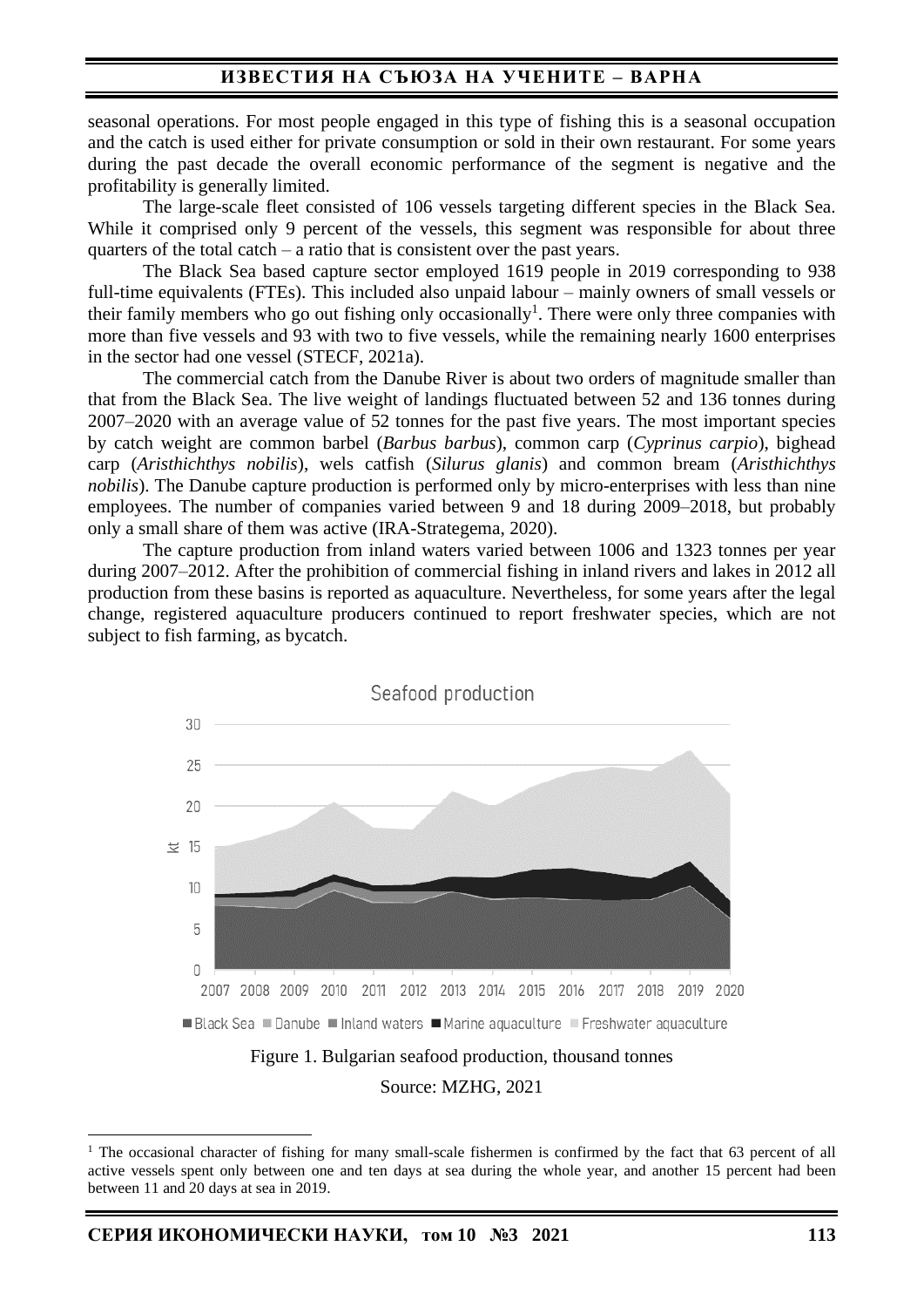# **IZVESTIA JOURNAL OF THE UNION OF SCIENTISTS - VARNA**

The capture production has been dominated by the catch of wild fish in the Black Sea with relatively stable landings of around 8500 tonnes per year during 2007–2020 (Figure 1). Capture has been the leading contributor to seafood production at the beginning of the period. For the first time aquaculture produced over half of the seafood in 2013. Even if there were some double counting in the first years after the prohibition of fishing in inland waters, it is clear that from the mid-2010s marine and freshwater fish farming are the principal producers of seafood in Bulgaria.

The number of species reared in fish farms varied between 33 and 40 during the period 2013–2019 (IRA-Strategema, 2020). Traditionally more important is freshwater aquaculture, in which the leading species in the country are rainbow trout and common carp. Coastal mariculture, represented only by Mediterranean mussel, started growing in the first half of the past decade and stabilised at around 3000 tonnes during the last few years (Table 2). Freshwater aquaculture production peaked in 2019 at 13754 tonnes, followed by a slight decline in 2020, attributed to the market disturbances caused by the Covid-19 pandemic (MZHG, 2021).

| <b>Species</b>                                            |       | <b>Total production, tonnes</b> |       |       |       |       |  |  |  |
|-----------------------------------------------------------|-------|---------------------------------|-------|-------|-------|-------|--|--|--|
|                                                           | 2015  | 2016                            | 2017  | 2018  | 2019  | 2020  |  |  |  |
| Rainbow trout (Oncorhynchus mykiss)                       | 3349  | 4662                            | 3228  | 4674  | 4157  | 5536  |  |  |  |
| Common carp (Cyprinus carpio)                             | 2674  | 3064                            | 4373  | 4557  | 4848  | 3775  |  |  |  |
| Mediterranean mussel ( <i>Mytilus galloprovincialis</i> ) | 3373  | 3831                            | 3292  | 2531  | 2929  | 2141  |  |  |  |
| Bighead carp ( <i>Hypophthalmichthys nobilis</i> )        | 1786  | 1823                            | 2544  | 2042  | 2488  | 1643  |  |  |  |
| North African catfish (Clarias gariepinus)                |       | 541                             | 909   | 281   | 203   | 174   |  |  |  |
| Grass carp (Ctenopharyngodon idella)                      |       | 259                             | 336   | 291   | 421   | 406   |  |  |  |
| Silver carp ( <i>Hypophthalmichthys molitrix</i> )        |       | 175                             | 232   | 189   | 165   | 163   |  |  |  |
| Prussian carp (Carassius gibelio)                         | 215   | 232                             | 427   | 224   | 274   | 226   |  |  |  |
| Wels catfish (Silurus glanis)                             | 159   | 222                             | 215   | 245   | 318   | 178   |  |  |  |
| Danube sturgeon (Acipenser gueldenstaedtii)               | 221   | 151                             | 133   | 258   | 247   | 241   |  |  |  |
| Siberian sturgeon (Acipenser baerii)                      | 109   | 48                              | 137   | 109   | 28    | 70    |  |  |  |
| Mississippi paddlefish (Polyodon spathula)                | 6     | 55                              | 70    | 66    | 143   | 100   |  |  |  |
| Pike-perch (Sander lucioperca)                            | 77    | 85                              | 75    | 52    | 52    | 62    |  |  |  |
| Other species                                             | 309   | 286                             | 266   | 202   | 232   | 339   |  |  |  |
| <b>Total, tonnes</b>                                      | 13561 | 15432                           | 16237 | 15722 | 16503 | 15052 |  |  |  |
| Value of landings, million euro                           | 17.3  | 21.0                            | 22.4  | 30.5  | 30.0  | nd    |  |  |  |

Table 2. Aquaculture production by main species, 2015–2020

Source: STECF, 2021b; MZHG, 2021

The aquaculture sector included 731 freshwater and 23 marine producers in 2020. In the latest year for which more detailed data is available, 2018, there were 627 registered aquaculture enterprises, however only 58 percent of them declared any economic activity. The majority of fish farms, 93 percent, had five or fewer employees, including those which had no employees and sales. Thirty enterprises employed between six and ten people, and 13 farms had more than ten employees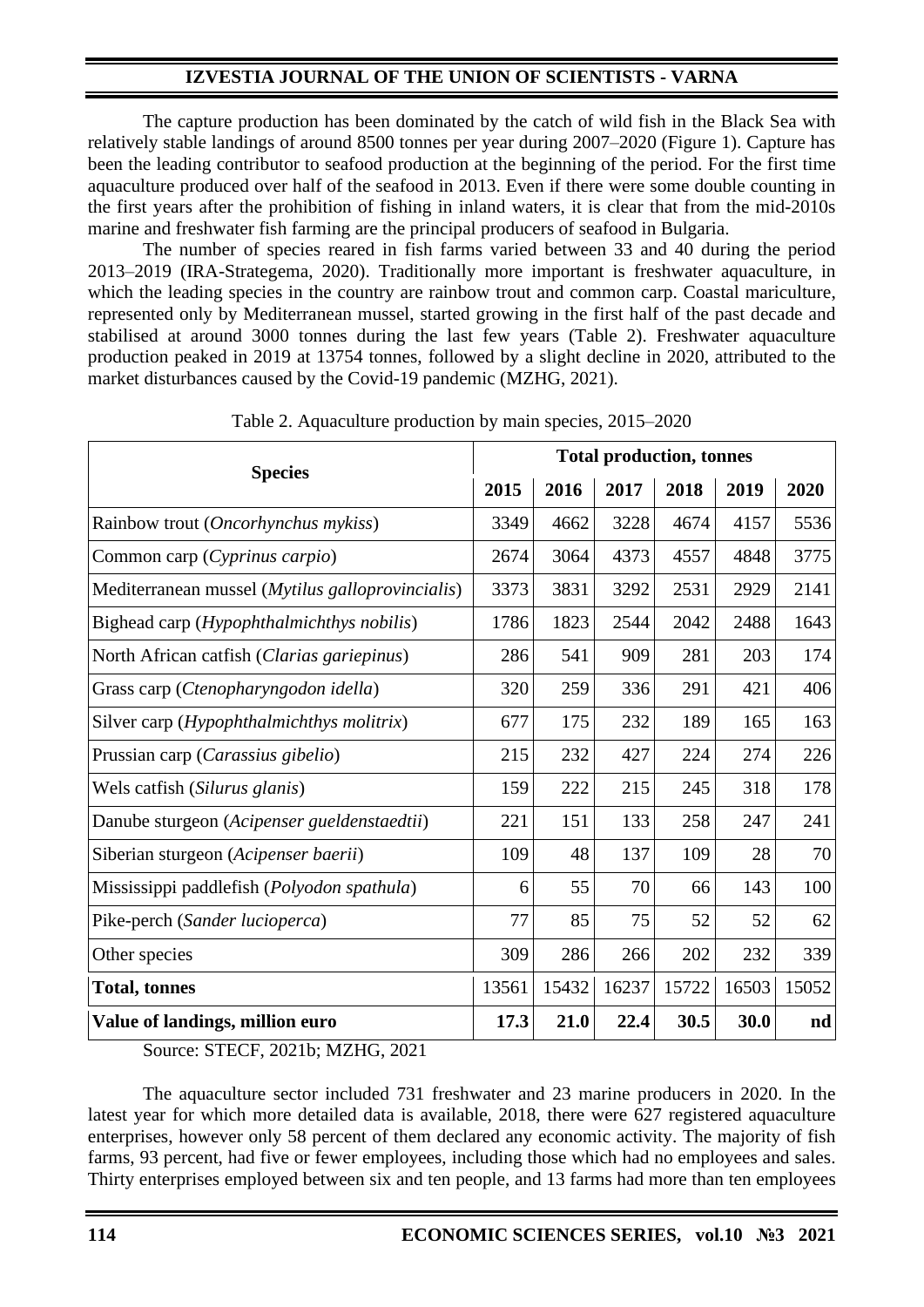# **ИЗВЕСТИЯ НА СЪЮЗА НА УЧЕНИТЕ – ВАРНА**

during the same 2018. The total number of employees was 1082, corresponding to 892 full-time equivalents, with mariculture employing 45 people or 43 FTEs (STECF, 2021b). While the sector consists of micro and small enterprises, it has exhibited robust economic performance with sales of 30.5 million euro in 2018 following cumulative annual growth rate of 10.7 percent during 2013– 2018. Gross value added of aquaculture production reached 13.5 million euro growing on average by 6.6 percent over the same period.

Trout farms, which are less than one fifth of all aquaculture enterprises, exhibit the best results in terms of net profits and return on investment. Carp production, which is typical for about two thirds of all companies in the sector, had a more mixed performance with registered losses for the segment in 2014, 2016 and 2018 and practically no profit in 2015 and 2017. The farming of mussels done by 20–30 operators has a similar chequered history with negative profitability during the past years.

Almost half of production is done in tanks and raceways in freshwater, around a fourth is produced off bottom, both in fresh and seawater, and a fifth of production employs cages in freshwater. A small number of recirculation systems are used and this production method is still facing technological and economic hurdles. (EUMOFA, 2020)

Aquaculture production relies on introduced species to a larger extent than the capture of wild species. Over half of the total weight of farmed fish comes from introduced species: some well-established like rainbow trout and bighead carp, others more recent like North African catfish, paddlefish, barramundi and coho salmon (IRA-Strategema, 2020).

### **2. Seafood trade**

The seafood supply chain includes various stages and participants (Figure 2). Supply is formed by local production and import of seafood. While some amount of domestic seafood products is directly sold by fishermen or fish farmers to consumers or restaurants, a substantial part enters wholesale trade and processing before reaching the retail sector. Exports are formed by a mix of domestic production and additionally processed imported seafood.



Figure 2. Supply chain of fisheries and aquaculture products in Bulgaria

The total supply of domestic production and imports in 2020 equalled 59 thousand tonnes, of which 44 thousand tonnes of seafood were consumed in the country and about 15 thousand tonnes were exported. These numbers mark a decline compared to the last pre-pandemic years, but in relative terms domestic production is responsible for about half of the consumption of seafood in Bulgaria during the past decade. In reality, more than half of the existing local demand is satisfied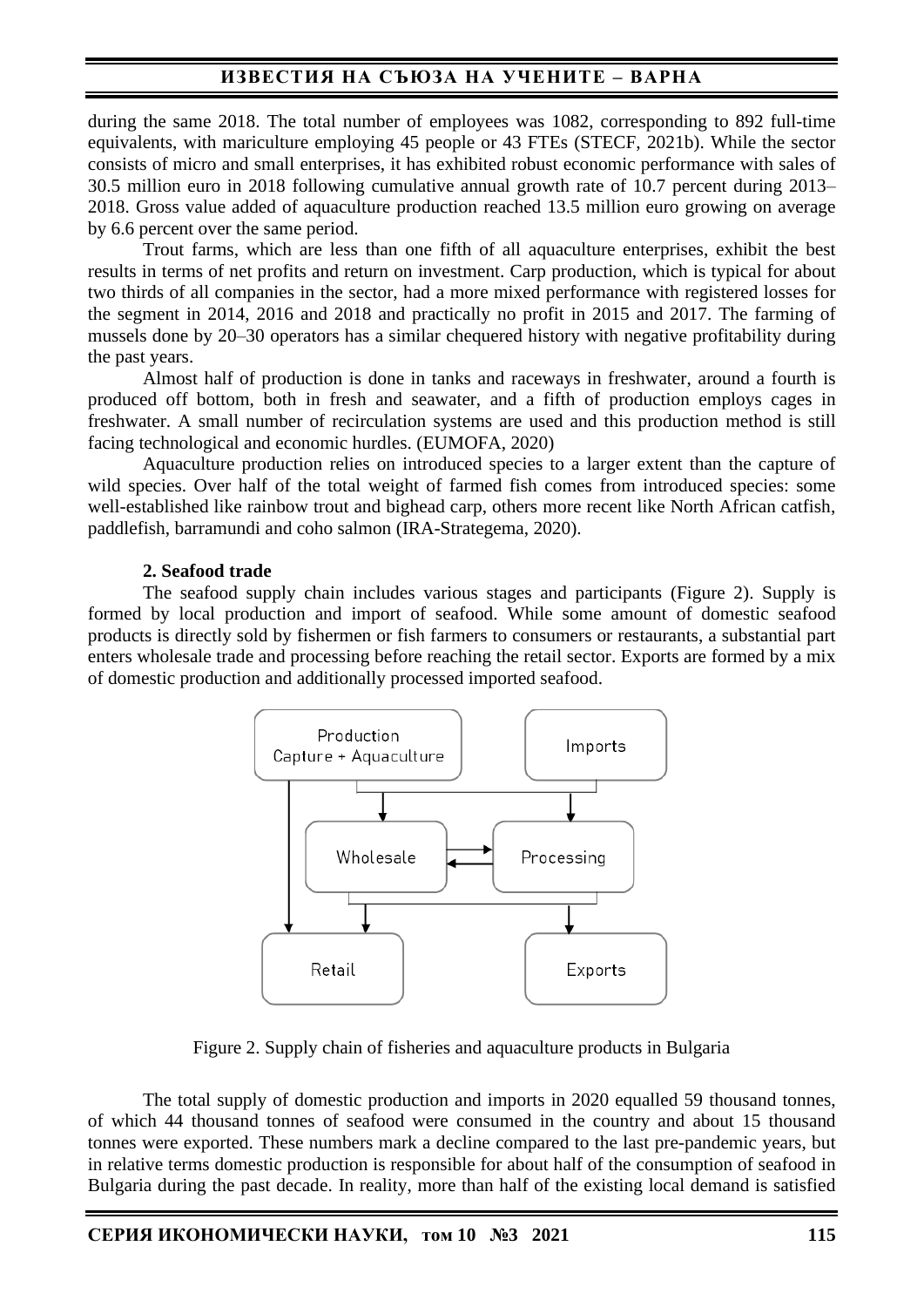through imports, as substantial parts of capture production (e.g. of molluscs) and fish farming are dedicated to exports.

Wholesale activities cover the middle stage of the distribution channel with bulk purchases and sales to retailers, processing units and foreign partners. There is one wholesale market for seafood in Bulgaria, situated in Burgas, and its operators are also involved in seafood processing for domestic and international trade.

Seafood processing covers activities from the moment fish or other aquatic organisms are caught until the final product is supplied to the customer. It does not matter whether the raw material is obtained by catch or is harvested from a fish farm for the processing and production of seafood products. The seafood processing sector in Bulgaria included 49 small and medium-sized enterprises employing 1715 workers in 2018 (Table 3). Enterprises may be subdivided into seven groups with regards to the used inputs: units processing Black Sea fish (sprat and other pelagic species); for crustaceans; for molluscs; for farmed freshwater fish; for black caviar and fish delicacies; and for canned fish (STECF, 2019).

Table 3. Seafood processing industry, main economic indicators for 2008–2018

| <b>Indicator</b>               | 2008 | 2009 | 2010 | 2011 | 2012 | 2013 | 2014 | 2015 | 2016 | 2017 | 2018 |
|--------------------------------|------|------|------|------|------|------|------|------|------|------|------|
| Enterprises                    | 45   | 45   | 48   | 43   | 43   | 46   | 44   | 45   | 45   | 46   | 49   |
| Employees                      | 1704 | 1538 | 1917 | 1749 | 1650 | 1725 | 1879 | 1907 | 1904 | 1756 | 1715 |
| Full-time equivalents          | 1651 | 1419 | 1821 | 1667 | 1565 | 1653 | 1744 | 1671 | 1618 | 1490 | 1427 |
| Turnover <sup>*</sup>          | 53.9 | 53.4 | 59.3 | 55.7 | 52.2 | 64.4 | 68.7 | 85.3 | 78.1 | 85.0 | 82.9 |
| Gross value added <sup>*</sup> | 25.1 | 25.9 | 29.0 | 27.5 | 25.6 | 33.2 | 36.1 | 41.1 | 30.6 | 36.9 | 42.0 |
| Net profit <sup>*</sup>        | 12.3 | 14.0 | 16.1 | 15.8 | 14.5 | 22.6 | 25.2 | 30.4 | 16.8 | 21.2 | 28.8 |

Source: STECF, 2019

\* in million euro

While the number of companies has changed little over the period, the sector turnover has grown during 2015–2018 compared to previous years, and economic performance is robust. During the period 2008–2018 microenterprises with up to ten workers made up over a third of all companies. Most numerous were small enterprises with staff from 11 to 49 people and they made up 41 percent of the companies in the sector. Within the medium-sized enterprises with a staff of more than 50 employees, the largest reached a maximum of 80 workers. In all categories of enterprises, the majority of employees are women (57–61 percent).

The import of seafood satisfies the existing demand for fish and fishery products in the country and supplies input for the export-oriented processing industry. The value of imports reached 120 million euro in 2019, the highest level so far, and declined to 108 million euro in the following year. The exports reached 76 million in 2019 – bellow the highest point of 82 million in 2017 – and then shrank to 71 million euro in 2020 according to EUMOFA (2021). The trends in the volume of Bulgarian import and export of seafood products are represented in Figure 3. The trade with the other EU members forms around three quarters of the overall commercial exchange in both directions, in some years reaching up to 80 percent.

The most important fish species subject to import is mackerel (frozen) with a volume of 11.4 thousand tonnes in 2019. It satisfies mostly domestic consumption, and certain amounts are exported, prepared or smoked, to Romania and Serbia. Shrimps, almost entirely imported from Denmark and Canada, and with a comparable share of the value of imports as mackerel, pose a special case as less than half of the more than 4000 tonnes are sold domestically. The bulk of the imports is processed and further dispatched to Sweden, generating more than a quarter of the total value of exports in 2019. This processing activity, which started in 2014, is generating substantial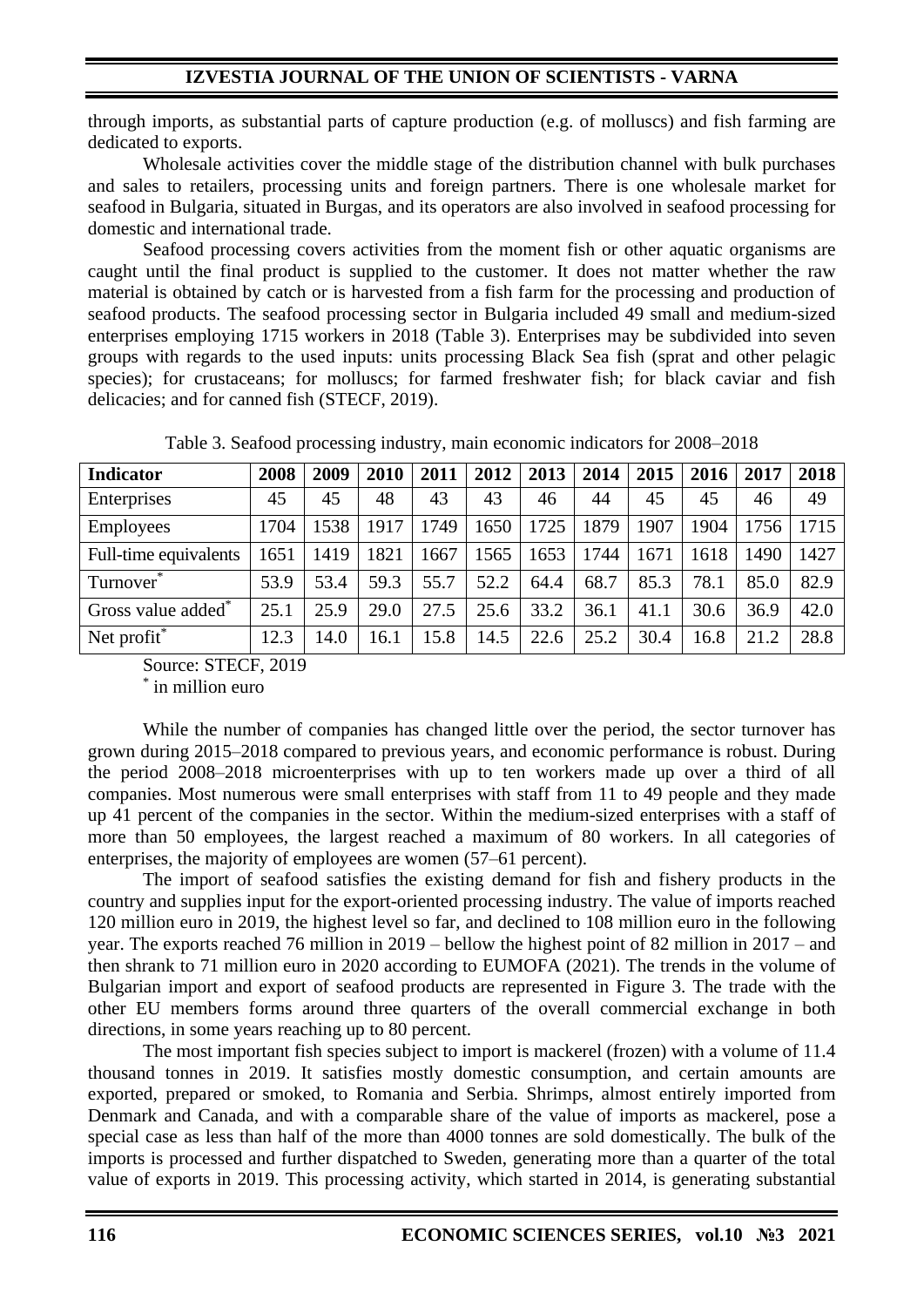### **ИЗВЕСТИЯ НА СЪЮЗА НА УЧЕНИТЕ – ВАРНА**

value added as the import prices were in the range of 3.29–3.39 EUR/kg, while the export price reached 10.29 EUR/kg in 2019 (Eurostat, 2021). Salmon and salmonids have enjoyed increasing demand in the past years and some of the imports are processed and directed to neighbouring countries like Romania and Serbia. The trade in tuna and tuna-like species follows a similar pattern, though in more modest terms. In Bulgaria, like in many other European countries, there is a growing demand for reared gilthead seabream and European seabass, which are imported from Greece and Turkey.



Figure 3. Bulgarian seafood trade, thousand tonnes

Source: MZHG, 2021

Main export destinations of the Bulgarian freshwater aquaculture, rainbow trout and carp, are Romania, Serbia and North Macedonia. Romania is also a major market for the most abundant Black Sea fish species – sprat. The demand for turbot is largely driven by the Turkish market. Thus, 38 tonnes of the total catch of 55 tonnes of this highly-priced species were exported to Turkey in 2019. 2

The demand for molluscs harvested from the Black Sea is also entirely driven by foreign markets. Almost the whole catch of rapa whelk is processed and exported to Japan and Korea, contributing to between 13 and 17 percent of the total value of seafood export during the past five years. Another similar case are the clams, wedge clam and striped venus clam, which are not consumed domestically but are dispatched fresh or frozen to Spain, the Netherlands, Italy and Greece.

The domestic consumption of seafood products in Bulgaria is on average 5.3 kg per person over 2007–2020 according to the national statistics (MZHG, 2021). Another approach provides the concept of apparent consumption, which divides the sum of the seafood production (capture + aquaculture) and the net exports (exports – imports) by the population. According to this indicator the consumption of fishery and aquaculture products in Bulgaria was 7.5 kg per capita in 2019. This is around one third of the EU average  $-24$  kg per person per year<sup>3</sup> (EUMOFA, 2021).

<sup>&</sup>lt;sup>2</sup> In addition to its own catch in the Black Sea of 272 tonnes, Turkey imported a total of 124 tonnes from Ukraine, Bulgaria, Norway and Russia in the same year.

<sup>&</sup>lt;sup>3</sup> The consumption of seafood in Bulgaria is higher only compared with Czechia and Hungary and lower than in the other EU members. The highest apparent consumption of fishery and aquaculture products of 60 kg per person is reported by Portugal.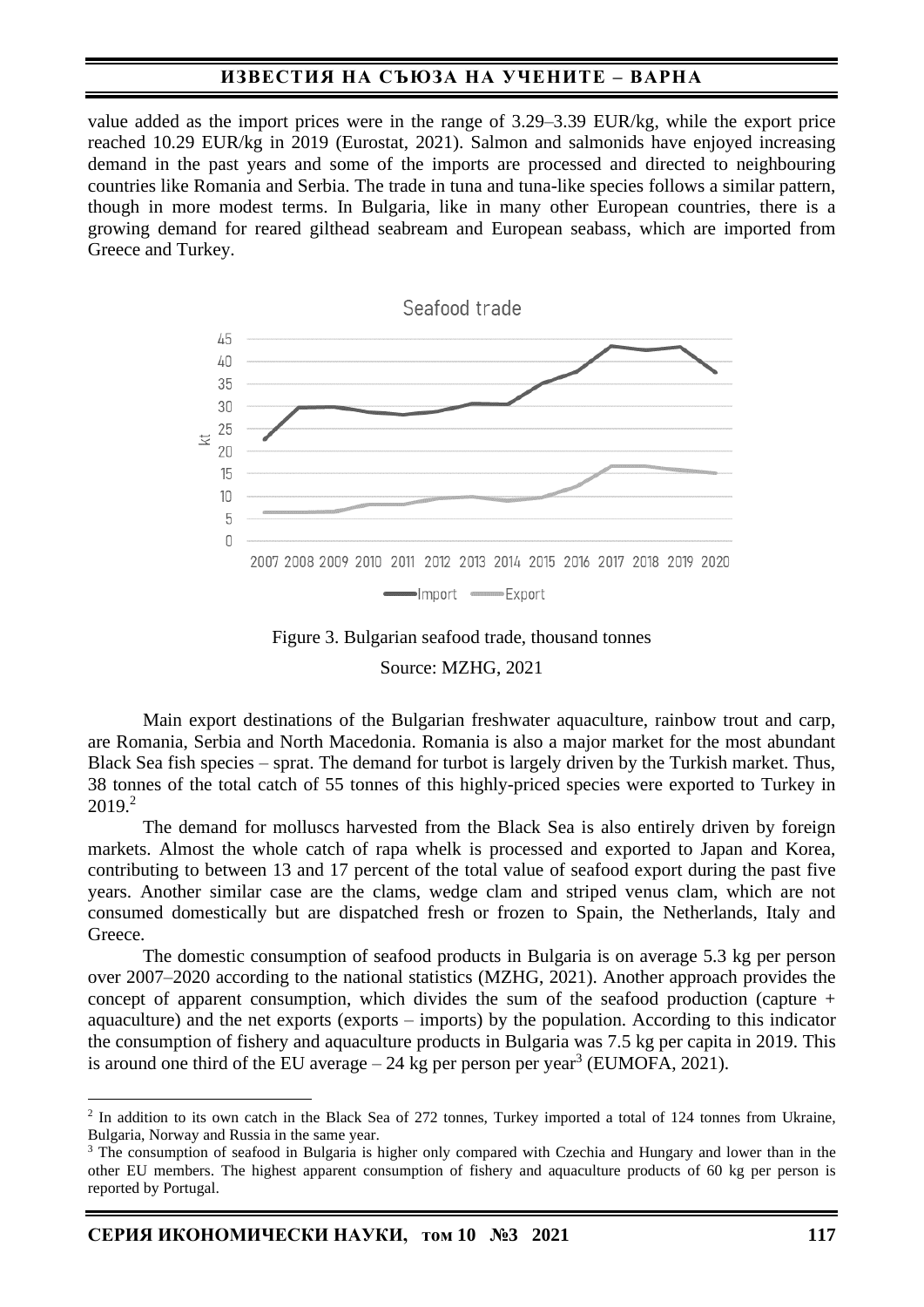## **IZVESTIA JOURNAL OF THE UNION OF SCIENTISTS - VARNA**

A Eurobarometer survey of consumer habits regarding fishery and aquaculture products reveals that 44 percent of Bulgarian consumers eat seafood at home at least once a month, compared to the average of 64 in the European Union (DG Communication, 2021). The consumption of seafood in restaurants at least several times a year is common for 38 percent of Bulgarians and for 51 percent of all EU respondents. The leading channel for purchase of fishery products are supermarkets or hypermarkets (75 percent of respondents); 45 percent buy from a fishmonger or specialist store. A higher share of Bulgarian consumers buy fish at a street market, 22 percent compared with the EU average of 15 percent. Directly from a fisherman or at a fish farm buy nine percent of respondents. No online purchases are reported. The consumption of seafood products has remained largely unaffected by the Covid-19 pandemic.

Leading motives for purchase of seafood are the cost of the product and its appearance with 69 and 66 percent of respondents respectively. The environmental, social or ethical impact are an important aspect for only 6 percent of Bulgarian respondents, compared to 15 percent on average in the EU. The biggest group of Bulgarian consumers, 39 percent, have no preference for wild or farmed products, and another 22 percent have no knowledge of the origin of seafood, while one fifth prefer clearly wild fish. The expected information on seafood products confirms that Bulgarian consumers see seafood predominantly in utilitarian terms, largely as a commodity safe for consumption. Characteristics such as whether the product is wild or farmed, where it comes from and under what conditions it has been produced are less relevant.

### **3. Implications for environmental management**

Both fish farming and the catch of wild aquatic organisms have environmental implications. Potential negative effects of aquaculture include pollution of waters by organic matter, transmission and distribution of disease agents, biodiversity loss, habitats change and destruction, overfishing of other species for the production of fish meal and oil. In case of mismanagement, both large and small fish farms may have substantial negative impacts on sensitive water habitats.

The overfishing of wild fish stocks is well documented and it is among the main drivers for the switch towards aquaculture as a leading source of seafood worldwide. The drastic effects of overfishing in the Black Sea in the last quarter of the twentieth century have led to structural changes in the marine ecosystem (Daskalov *et al.*, 2007). This state of affairs imposes the need for sustainable management of the existing fish stocks.

Traditionally, management policy and measures have followed the commercial exploitation of wild species. Given the globalisation of seafood trade it seems necessary to take a more precautionary approach. The strong demand for certain species even in distant markets may cause havoc and severely disturb local fish populations and trigger additional side effects. Therefore, a national or regional management approach, which takes into account not only the current targeting of specific species, but also the potential demand for them on the world market, may be better suited to protect the long-term exploitation of existing populations in the contemporary state of the global seafood industry.

Although Bulgaria is only a minor player in the seafood trade with limited domestic production and processing, concentrated in small and medium enterprises, it however exhibits all the features of the globalisation and commoditisation of seafood trade. For instance, the import of frozen mackerel is bigger than the total live weight of the domestic wild catch. A substantial share of the local consumption is satisfied by the import of reared salmon, gilthead seabream and European seabass, in line with the developments in many other European markets. Nearly 30 percent of the value of seafood exports relies on imported and processed shrimps. The catch of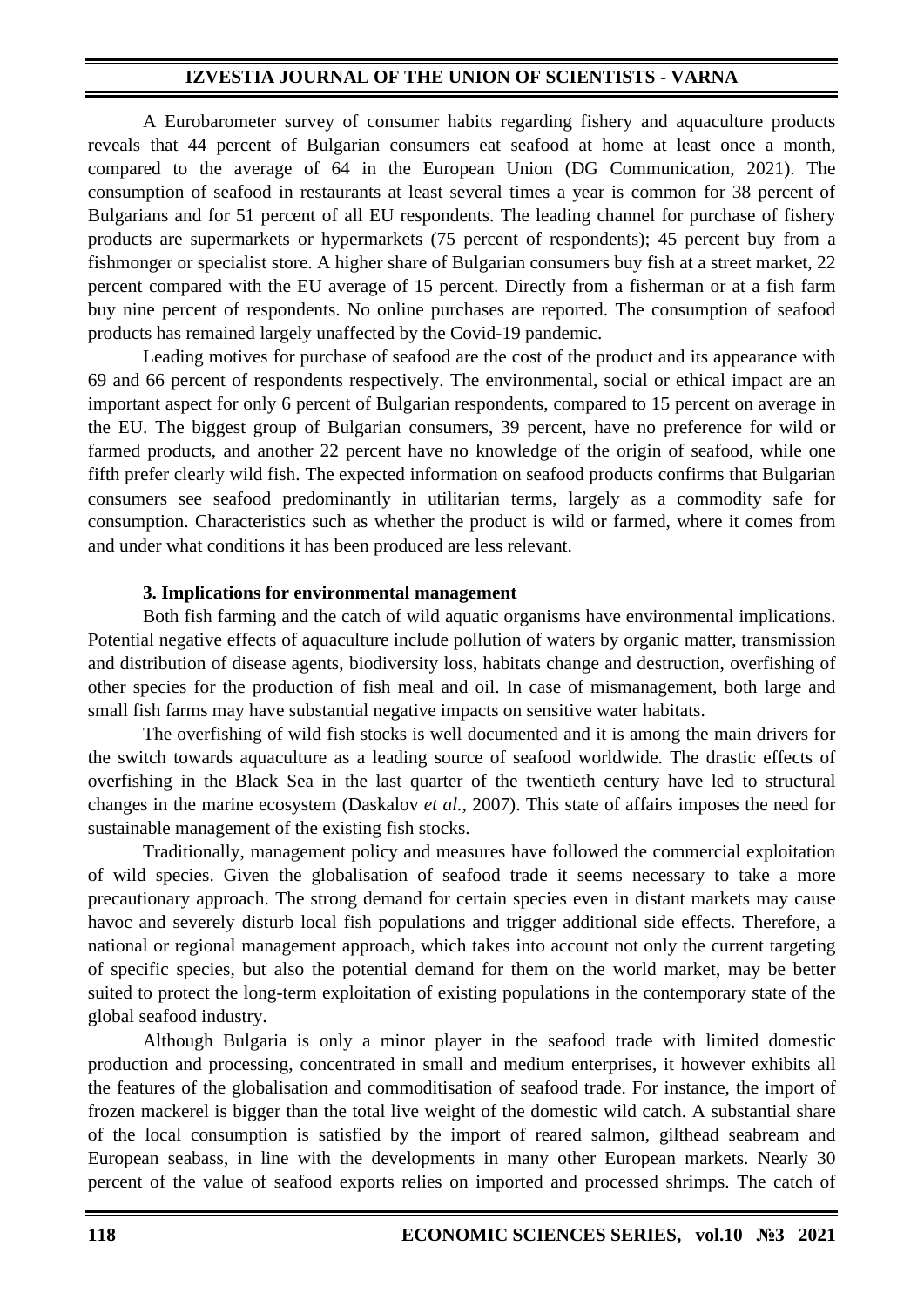specific prized species with only limited consumption in Bulgaria is driven largely by demand in foreign markets, based on local preferences: turbot – Turkey, rapa whelk – Japan and Korea, clams – mostly Mediterranean countries.

While technical management measures, such as minimum allowed catch size by species, regulation of fishing gears, time and area restrictions are in place, the management response to pressure on specific species from market demand comes with a delay, often leading to overfishing.

For example, all sturgeon species are highly threatened or vulnerable to extinction, but a moratorium on the export of wild caviar from the entire Black Sea region came into effect only in 2007. Bulgaria has banned the catch of all sturgeon species in the Danube and the Black Sea since 2008 and the last five-year ban was renewed in 2020.

Bulgaria and Romania are implementing total allowable catches for turbot since their entry to the European Union in 2007, and the General Fisheries Commission for the Mediterranean (GFCM) reached a regional agreement for a multiannual management plan for turbot fisheries in the Black Sea in 2017. For another major species, exploited by the Bulgarian Black Sea fleet since the 1990s, the rapa whelk, GFCM adopted a recommendation on a regional research programme in 2018.

A recent example of belated management approach is the exploitation of clams. It started with very modest harvests at the beginning of the past decade, followed by explosive growth during 2013–2017 and subsequent decline (Figure 4). Recent observations confirm the deterioration of the population status of the commercially exploited clams (Gumus, Todorova and Panayotova, 2020). Severe declines of clam fisheries have been already witnessed in the Mediterranean (Baeta *et al.*, 2021), potentially serving as a driver for the increased harvesting efforts in the Black Sea.



#### Source: STECF, 2021a

The first specific management measures related to wedge clam and striped venus clam, which included time restrictions for their harvesting, were introduced in 2019. Obviously, this came after the observed decline in landings. Even in 2021 there is still uncertainty about the necessary measures due to incomplete scientific research on the topic. This comes to confirm that global demand in the seafood market is able to start in a relatively short time span a whole supply chain,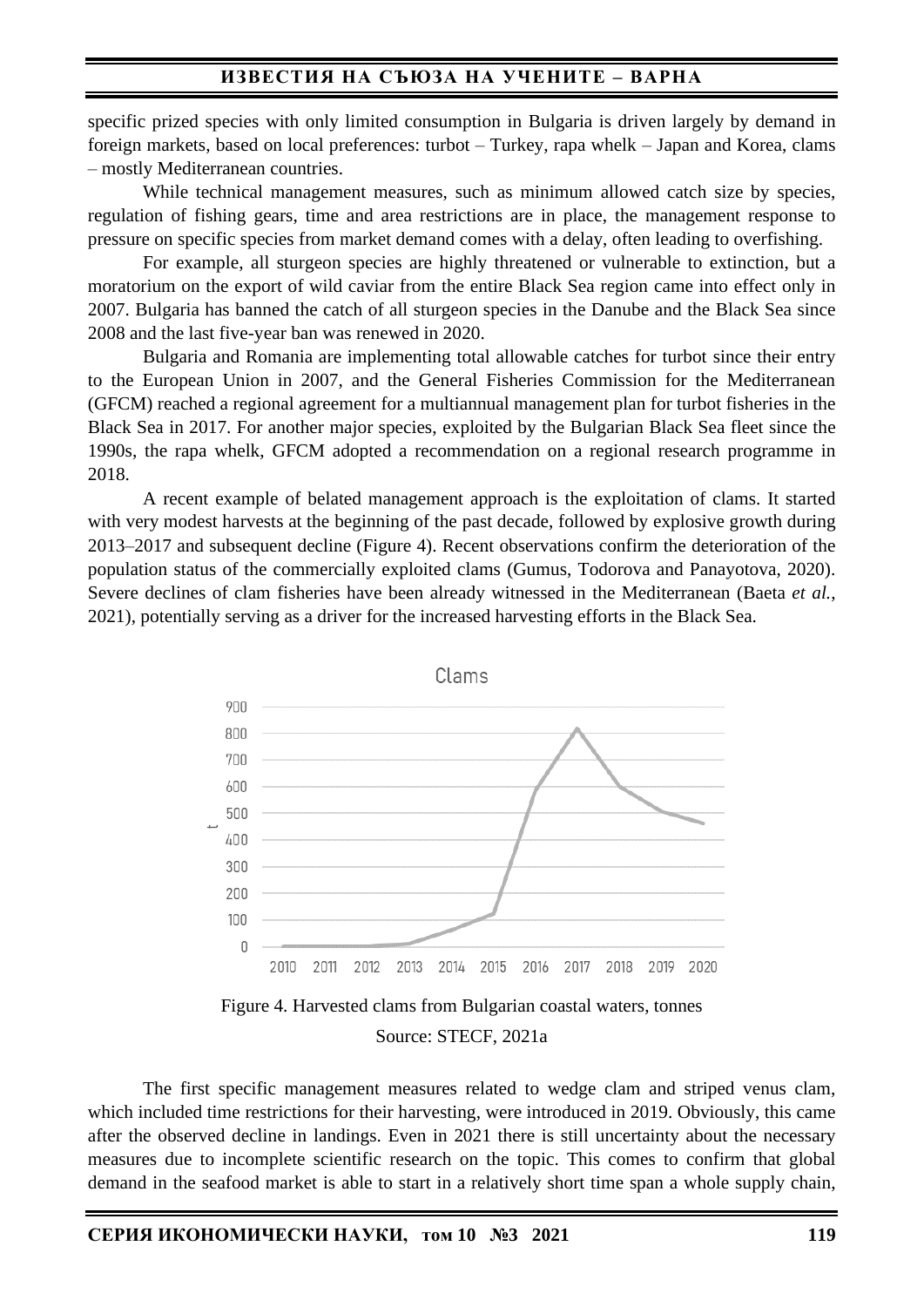consisting of small enterprises, and cause a population decline in the targeted species, before the research community and management authorities are able to provide guidance for the sustainable exploitation of the resource.

Based on the experience of Bulgaria, which is comparable to that of many other countries around the world, it is probably time to start thinking of fisheries management even before the exploitation of certain commercial species has started in a particular basin. In the case of existing demand for a particular seafood product, it is just a matter of time when the harvesting of the underlying resource will start, even if there is no local consumption of the species in concern.

### **Conclusion**

Bulgaria is a minor producer of seafood, responsible for 0.01 percent of world production and 0.4 percent of EU fishery and aquaculture products in terms of volume (EUMOFA, 2020). The seafood industry contributes also a very small share of the Bulgarian economy, measured as revenue, value added and employment. However, the case of Bulgaria exhibits all major features characterising the global seafood production and trade. The transition in seafood production from wild catch to aquaculture occurring worldwide has taken place in Bulgaria around the middle of the 2010s. Commoditisation is affecting seafood production, trade and consumption also in Bulgaria. The majority of Bulgarian consumers distinguish types of seafood products rather than species, and for most of them the difference between wild and farmed fish is disappearing. Over half of the current demand for seafood products in Bulgaria is for non-domestic species, which are either imported or farmed as introduced species in the country.

A substantial part of the exports is dominated by molluscs: sea snails and clams, which have negligible domestic consumption. The harvesting of these organisms is driven by demand in other markets, and since the exploitation of this resource remains largely "invisible" to the public due to lack of domestic consumption, management efforts remain insufficient or inadequate. The globalisation of the seafood market requires concerted approaches at global, regional and national level that take into account the potential harvesting of commercial species in previously undisturbed populations. This is necessary both for the sustainable management of the existing aquatic living resources and for the ecosystem services they provide in their natural habitats.

## **References**

- 1. Anderson, J. L., Asche, F. and Garlock, T. (2018) Globalization and commoditization: The transformation of the seafood market, *Journal of Commodity Markets*, 12, pp. 2–8. doi: 10.1016/j.jcomm.2017.12.004.
- 2. Baeta, M. et al. (2021) Long-term trends in striped venus clam (*Chamelea gallina*) fisheries in the western Mediterranean Sea: The case of Ebro Delta (NE Spain), *Marine Policy*, 134, p. 104798. doi: 10.1016/j.marpol.2021.104798.
- 3. Daskalov, G. M. et al. (2007) Trophic cascades triggered by overfishing reveal possible mechanisms of ecosystem regime shifts, *Proceedings of the National Academy of Sciences*, 104(25), pp. 10518–10523. doi: 10.1073/pnas.0701100104.
- 4. DG Communication (2021) *Special Eurobarometer 515: EU Consumer habits regarding fishery and aquaculture products*. https://europa.eu/eurobarometer/surveys/detail/2271.
- 5. EUMOFA (2020) *Country profile: Bulgaria*. https://eumofa.eu/en/bulgaria.
- 6. EUMOFA (2021) *The EU Fish Market 2021*. Luxembourg. doi: 10.2771/563899.
- 7. Eurostat (2021) International trade in goods aggregated and detailed data. http://epp.eurostat.ec.europa.eu/newxtweb/mainxtnet.do